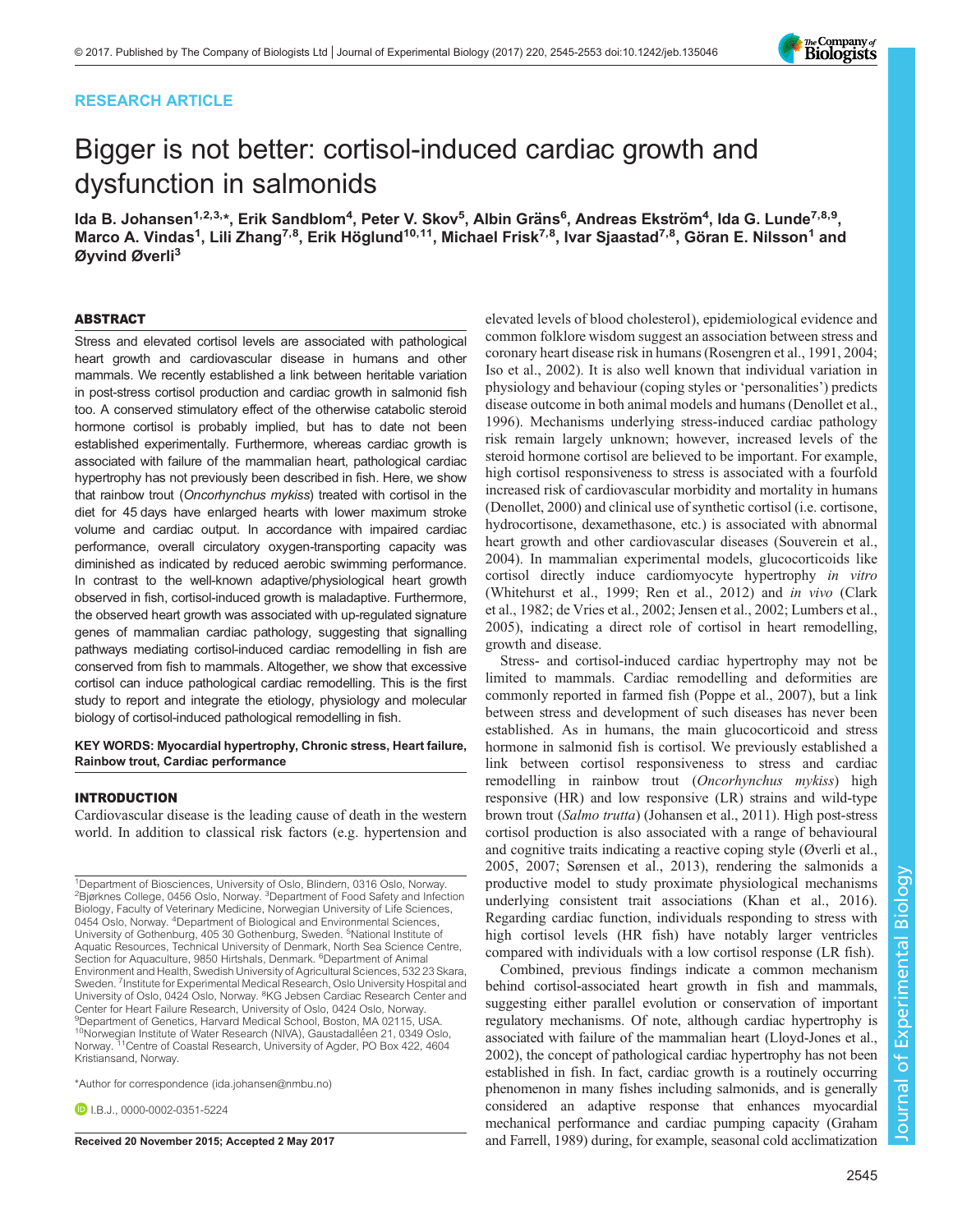| <b>List of symbols and abbreviations</b> |                                    |
|------------------------------------------|------------------------------------|
| <b>ANP</b>                               | A-type natriuretic peptide         |
| <b>BNP</b>                               | B-type natriuretic peptide         |
| CSI                                      | cardiosomatic index                |
| $f_{\rm H}$                              | heart rate                         |
| <b>H<sub>b</sub></b>                     | haemoglobin                        |
| <b>Hct</b>                               | haematocrit                        |
| $M_h$                                    | body mass                          |
| <b>MLP</b>                               | muscle LIM protein                 |
| <b>MRI</b>                               | magnetic resonance imaging         |
| $M_{\rm v}$                              | ventricle mass                     |
| <b>PCNA</b>                              | proliferating cell nuclear antigen |
| $P_{\Gamma\Delta}$                       | dorsal aortic blood pressure       |
| $P_{\text{DA.dia}}$                      | diastolic pressure                 |
| $P_{\text{DA,sys}}$                      | systolic pressure                  |
| Q                                        | cardiac output                     |
| RCAN <sub>1</sub>                        | regulator of calcineurin 1         |
| <b>RIA</b>                               | radioimmunoassay                   |
| <b>RIN</b>                               | RNA integrity number               |
| $R_{sys}$                                | systemic vascular resistance       |
| SMLC <sub>2</sub>                        | slow myosin light chain 2          |
| $U_{\rm crit}$                           | critical swimming speed            |
| <b>VMHC</b>                              | ventricular myosin heavy chain     |
| $V_{\rm S}$                              | cardiac stroke volume              |
|                                          |                                    |

[\(Klaiman et al., 2011](#page-7-0)) and sexual maturation ([Franklin and Davie,](#page-7-0) [1992\)](#page-7-0). Further, although an association between cortisol exposure and cardiac remodelling has been observed in fish and mammals, the direct effect of exogenous cortisol administration on cardiac morphology and function has, to our knowledge, not been investigated in fish.

Here, we hypothesized that chronic exposure to high cortisol directly induces cardiac hypertrophy and impairs cardiac performance in rainbow trout. Further, we hypothesized that intracellular signalling pathways mediating cortisol-induced cardiac remodelling in fish are similar to those involved in pathological cardiac hypertrophy in mammals.

# MATERIALS AND METHODS

# Research animals and animal housing

Juvenile rainbow trout, Oncorhynchus mykiss (Walbaum 1792) (150±29 g, mean±s.d.; obtained from Store Restrup Fiskeri, Nibe, Denmark), were used for 45 and 90 days of cortisol treatment. Experiments were conducted at the Danish Technical University, Institute of Aquatic Resources, Hirtshals, Denmark. Prior to cortisol treatment, fish were kept in rearing tanks (1000 l) supplied with aerated tap water at 17°C, on a 14.5 h:9.5 h light:dark cycle. The fish were subsequently moved and randomly distributed into six 700 l cylinder tanks (45 fish per tank) and allowed to acclimatize for 5 days before the onset of cortisol treatment. During this period and throughout the experiment, the tanks were supplied with aerated recirculating water at 19°C. A 14.5 h:9.5 h light:dark cycle was maintained. Fish were divided into four treatment groups: one tank received control feed for 45 days  $(n=45)$ , one tank received control feed for 90 days  $(n=45)$ , two duplicate tanks received cortisoltreated feed for 45 days  $(n=90)$  and two duplicate tanks received cortisol-treated feed for 90 days  $(n=90)$ . Ethical approval for the experiments was given by the Norwegian and Danish Animal Research Authorities with licence numbers 2012/33240 and 2014- 15-2934-01041, respectively.

For in vivo assessment of effects of cortisol-induced remodelling on cardiovascular performance, juvenile rainbow trout (420±23 g, mean±s.d.), obtained from Antens laxodling AB, Alingsås, Sweden, were used. Experiments were conducted at the fish holding facilities at the Department of Biological and Environmental Sciences, University of Gothenburg, Sweden. Fish were kept in tanks supplied with partly recirculating UV-treated and bio-filtered freshwater at 8°C prior to experimentation, on a 12 h:12 h light: dark cycle. The experiments were covered by ethical permit 65-2012 with amendment 169-2013 from the local ethical committee in Gothenburg. For all experiments, animals were randomly assigned to either a control or a treatment group.

# Preparation of cortisol feed

Cortisol treatment refers to oral administration of food pellets coated with hydrocortisone. This diet was prepared by dissolving 500 mg (dose modified from [Sørensen et al., 2011\)](#page-8-0) cortisol (hydrocortisone powder, Sigma-Aldrich, St Louis, MO, USA) in 15 g rapeseed oil (First Price, SuperGros A/S, Denmark) per kilogram of pellets (EFICO Enviro 920, 3 or 6 mm depending on fish size; Biomar, Brande, Denmark). This was mixed in a container rebuilt from an 850 W electric cement mixer (174 l) and thorough mixing of the content was ensured by rotation of this mixer. The container was connected to a vacuum pump and in order for the cortisol to be absorbed into the pellets, a negative pressure of 0.9 bar (90 kPa) was applied before air was slowly let back into the container. Control feed was prepared in the same way but with pure rapeseed oil.

# In vivo cortisol treatment

During acclimation, all fish were fed 0.8% of their total body mass  $(M<sub>b</sub>)$  each day with commercial pellets (EFICO Enviro 920, 3 mm, Biomar). At the onset of the experiment, the feed was replaced with pellets of the same brand and size that had been coated with either rapeseed oil alone (control feed) or rapeseed oil and hydrocortisone (see above) and the fish were fed  $0.8\%$  of their  $M<sub>b</sub>$  daily, corresponding to a dose of 4 µg cortisol  $g^{-1}$  M<sub>b</sub>. Following 45 and 90 days of treatment, cortisol-treated fish appeared as healthy as control fish with no internal or external symptoms of pathogen infection.

# Physiological measurements and sampling

For blood sampling, fish were lightly anaesthetized with 1 g  $l^{-1}$  MS-222 (Sigma-Aldrich) before a blood sample was collected from the caudal vein. The blood samples were centrifuged for 5 min at 4°C, <sup>8000</sup> g, and plasma was frozen and stored at <sup>−</sup>20°C for later analysis of cortisol levels. Hearts from all experimental fish were surgically excised and the bulbus and atrium removed. The ventricles were blotted dry of blood and weighed on a precision scale, and cardiosomatic index (CSI=ventricle wet mass/ $M<sub>b</sub>$ ) was calculated. Images of the ventricles were taken using a Canon EOS350 digital camera (Canon, Tokyo, Japan) and processed in Adobe Photoshop CS3 (Adobe Systems Inc., San Jose, CA, USA).Ventricles were placed in RNAlater® solution (Ambion, Austin, TX, USA) for 24 h at room temperature before being stored at −20°C for later quantitative PCR (qPCR) mRNA analysis, or put in freshly prepared  $4\%$ paraformaldehyde for magnetic resonance imaging (MRI) analysis or dried at 70°C for 24 h for analysis of water content.

# Plasma cortisol analysis

Plasma cortisol was measured in a random selection of individuals treated with cortisol for 15 and 45 days. Plasma cortisol was analysed using radioimmunoassay (RIA) based on the assay by [Pottinger and Carrick \(2001\)](#page-7-0). In short, steroids were extracted with ethyl acetate (Merck, Kenilworth, NJ, USA; 1:5 plasma:ethyl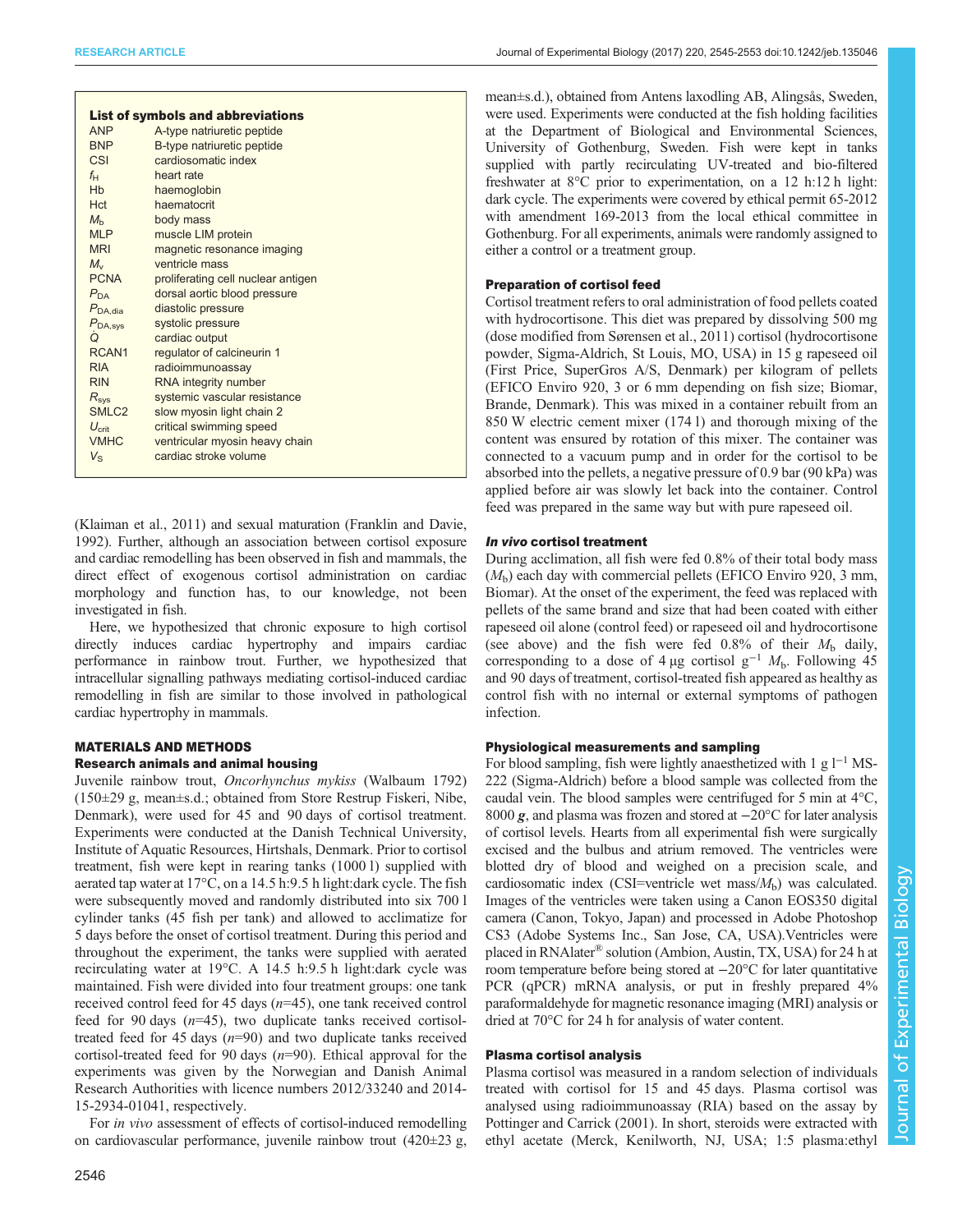acetate) prior to the RIA. A  $5-150 \mu l$  sample of extract was transferred to 1.5 ml Eppendorf tubes, and  $50 \mu$ l [1,2,6,7-<sup>3</sup>H] cortisol (∼16,000 cpm; Amersham Pharmacia Biotech, Little Chalfont, UK, 60 Ci mmol−<sup>1</sup> ) was added to all samples. The ethyl acetate was evaporated in an exsiccator coupled to a water-jet pump and donkey anti-cortisol antibody (AbD Serotec, Dusseldorf, Germany) was added. After 18 h incubation at 4°C, dextrancoated charcoal in PBS (1.0% activated charcoal, Sigma; 0.2% dextran, Sigma) was added. Supernatant from each tube was transferred to scintillation vials containing 4 ml scintillation fluid (Ultima Gold, Perkin Elmer, Waltham, MA, USA), and counted on a Packard Tri-Carb A1900 TR liquid scintillation analyser (Packard Instrument, Meriden, CT, USA). A 3-parameter hyperbolic function was fitted to the plot of the percentage of [3H] cortisol bound against a standard curve using SigmaPlot 11 (SPSS Science, Systat Software Inc., San Jose, CA, USA). The equation from this function was used to estimate the cortisol concentration in the unknown samples. The lower and upper detection limits of the assay were 0.19 and 655 ng ml<sup>-1</sup>, respectively. For individuals where the plasma cortisol levels were below this limit, the level was set to  $0.19$  ng ml<sup>-1</sup>.

## MRI of fixed ventricles

Ventricles fixed in 4% paraformaldehyde were thoroughly rinsed with saline water  $(0.4\%)$  then mounted with cotton and soaked in MRI-compatible perfluoropolyether oil (Fomblin, Sigma-Aldrich) in a 15 mm glass tube. MRI experiments were performed on a preclinical 9.4 T MRI system (Agilent Technologies, Palo Alto, CA, USA) equipped with a high-performance gradient coil (inner diameter 60 mm, maximum strength  $1000 \text{ mT m}^{-1}$  and a quadrature radio frequency volume coil (19 mm i.d., Rapid Biomedical, Rimpar, Germany). High resolution images were acquired by 3D spoiled gradient echo. The field of view ranged from  $12.8\times12.8\times12.8$  mm to  $16\times16\times16$  mm depending on the size of the specimen. Other typical parameters were matrix  $1024 \times 512 \times 512$ , repetition time 45 ms, echo time 10 ms, flip angle 45 deg, 5 averages, acquisition time 16 h 23 min. Fiji image processing software (released under the General Public License) was employed to view the images and measure the area of compact and noncompact myocardium. Compact myocardium area was calculated by subtracting non-compact area (area inside the compact layer in the ventricle) from total area. Compact myocardium area was then divided by non-compact myocardium area to get the ratio of compact to non-compact area.

#### RNA extraction and qPCR analysis

Ventricles, stored and frozen in RNAlater® (see above), were thawed and refrozen in liquid nitrogen before they were freeze-fractured in a BioPulverizer (Biospec Products, Inc., Bartlesville, OK, USA). The pulverized hearts were put into 15 ml plastic tubes and RNA was extracted using TRIzol® reagent (Invitrogen, Carlsbad, CA, USA) according to the manufacturer's protocol. The quality and quantity of the RNA was assessed using a 2100 Bioanalyzer (Agilent Technologies) and a NanoDrop® ND-1000 UV-Vis Spectrophotometer (NanoDrop Technologies, Rockland, DE, USA), respectively. RNA quality was determined from RNA integrity numbers (RINs) calculated by the 2100 Bioanalyzer (range: 1–10). The RIN for the tissue samples ranged from 8.4 to 10.0 with an average of 9.5, confirming excellent RNA quality. Firststrand cDNA was synthesized from total RNA treated with 2 ng DNase I (DNA-free<sup>TM</sup> Kit, Ambion) using Superscript III reverse transcriptase (Invitrogen) with oligo  $dT_{12-18}$  primers synthesized by

Invitrogen. Gene-specific primer sequences for rainbow trout βactin, proliferating cell nuclear antigen (PCNA), ventricular myosin heavy chain (*VMHC*), slow myosin light chain 2 (*SMLC2*), muscle LIM protein (MLP), regulator of calcineurin 1 (RCAN1), A-type natriuretic peptide  $(AND)$  and B-type natriuretic peptide  $(BNP)$  were designed and published previously [\(Johansen et al., 2011\)](#page-7-0). The housekeeping gene β-actin was used as a reference gene. qPCR was carried out using a Roche LC480 Light Cycler (Roche Diagnostics, Penzberg, Germany). Reaction volumes were 10  $\mu$ l and included Light Cycler® 480 SYBR Green I Master (Roche Diagnostics), primers (5 μmol  $1^{-1}$ ) and cDNA (3 μmol  $1^{-1}$ ). Cycling conditions were as follows: 10 min at 95°C, 42 cycles of 10 s at 95°C, 10 s at 60°C and 10 s at 72°C, followed by melt curve analysis. All reactions were run in duplicate and controls without DNA template were included to verify the absence of cDNA contamination.

Relative gene expression data were calculated from qPCR raw data as the ratio of expression of the gene of interest (GOI) to that of the internal control (IC, β-actin):  $\vec{E}_{\text{IC}}^{\text{Cp}}/E_{\text{GOL}}^{\text{Cp}}$ , where *E* is priming efficiency and Cp is the crossing point. E-values were calculated for each qPCR reaction using LinRegPCR software (version 11.30.0) [\(Ruijter et al., 2009](#page-8-0)).

## Surgical instrumentation for in vivo cardiovascular measurements

Individual fish were netted from the holding tanks and anaesthetized in aerated water containing 200 mg l−<sup>1</sup> MS-222 (Sigma-Aldrich) buffered with NaHCO<sub>3</sub> (400 mg l<sup>-1</sup>). The fish were weighed and placed on a surgery table covered with wet foam rubber. The gills were continuously irrigated via the mouth with aerated water (~10°C) containing a lower dose of NaHCO<sub>3</sub> (100 and 200 mg l<sup>-1</sup>)buffered MS-222. The right operculum was carefully retracted and the ventral aorta was surgically exposed, taking care not to damage the pericardium and adjacent small blood vessels and nerves. A 4-0 silk suture was placed under the vessel, which was carefully lifted and a 2.5PSL or 2.5PSB Transonic perivascular blood flow probe (Transonic Systems Inc., Ithaca, NY, USA), factory-calibrated to 10 $^{\circ}$ C, was placed around the aorta to measure cardiac output (*O*). The lead from the flow probe was attached to the skin with several 2- 0 silk sutures close to the opercular cavity. The dorsal aorta was then cannulated via the roof of the buccal cavity with a PE-50 catheter using a sharpened steel wire as a guide ([Axelsson and Fritsche,](#page-7-0) [1994\)](#page-7-0). The catheter was rinsed and filled with heparinized (100 IU ml−<sup>1</sup> ) saline (0.9%) and closed with a pin. The catheter and the flow probe lead were collectively sutured to the skin on the back of the fish with a single 2-0 silk suture. Following surgery, fish were revived in freshwater in their respective holding tank and placed individually into a plastic tube floating in the tank. They were left to recover from surgery for approximately 24 h before experimentation commenced.

## Experimental protocol for in vivo cardiovascular measurements

The fish was removed from the holding tube and transferred using a water-filled plastic bag to a round tank (diameter: 655 mm, volume: 75 l) supplied with through-flowing water (8°C). To trigger a maximal cardiovascular response, fish were subjected to a manual chase protocol where vigorous escape behaviours were encouraged by repeatedly touching the body of the fish for 10 min, such that the fish was completely unresponsive to physical stimuli at the end of the protocol. The fish was then rapidly transferred to an opaque holding chamber (length: 54 cm, width: 13 cm and depth: 18 cm) with through-flowing water from the same water system and covered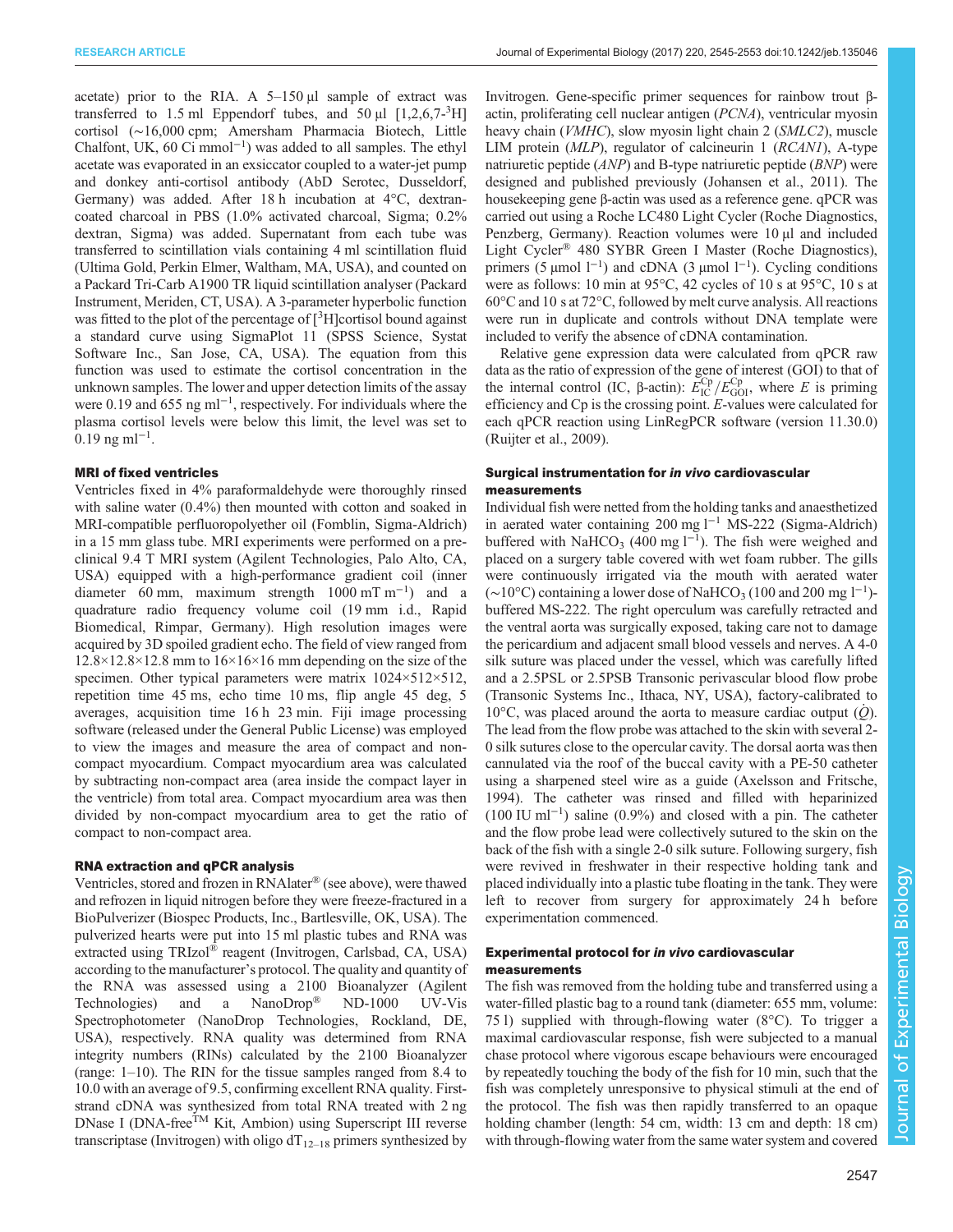to avoid external visual stimuli. A blood sample (0.5 ml) was quickly withdrawn into a heparinized syringe from the dorsal aortic cannula to determine maximal haematological status after stress, and cardiovascular variables (maximal) were then recorded for 2–3 h after the chase protocol. The maximum cardiovascular response was defined as the period when  $\dot{Q}$  peaked after the exhaustive chase protocol. Typically, the maximum response occurred within 15 min and reported data represent the means from a 2 min period taken during the maximum response.

The following day, i.e. when the fish had recovered from the preceding exercise protocol for ∼24 h, basal cardiovascular variables were recorded for several hours. When low and stable cardiovascular variables had been confirmed, another blood sample (0.5 ml) was withdrawn into a heparinized syringe from the catheter to determine basal haematological status. Cardiac autonomic tone was then determined using the pharmacological protocol of [Altimiras et al. \(1997\).](#page-7-0) Briefly, atropine sulphate (1.2 mg kg−<sup>1</sup>  $M<sub>b</sub>$ ) was injected via the catheter to block muscarinic receptors, and cardiovascular variables were allowed to stabilize for 30–60 min before a recording was made. Finally, (±)propranolol hydrochloride (3 mg kg<sup>-1</sup>  $M_b$ ) was injected to block β-adrenergic receptors, and cardiovascular variables were allowed to stabilize for at least 30 min before a final recording was made.

### Acquisition of cardiovascular variables and analytical procedures

The dorsal aortic catheter was connected to a DPT-6100 blood pressure transducer (pvb Medizintechnik, Kirchseeon, Germany) that was calibrated against a static column of water and referenced to the fluid in the holding tubes. A 4ChAmp pre-amplifier (Somedic AB, Hörby, Sweden) was used to amplify the signal from the transducer. The blood flow probe was connected to a three-channel 400 series Transonic blood flow meter (Transonic Systems Inc.). Data were sampled at 100 Hz using a Power Lab unit (ADInstruments Pty Ltd, Castle Hill, NSW, Australia) connected to a laptop computer running LabChart Pro software (version 7.3, ADInstruments Pty Ltd). From the pulsatile blood pressure signal, mean dorsal aortic blood pressure  $(P_{DA})$ , diastolic pressure  $(P_{DA,dia})$ , systolic pressure ( $P_{\text{DA,sys}}$ ), pulse pressure ( $P_{\text{DA,pulse}}$ ) and heart rate  $(f<sub>H</sub>)$  were calculated using the blood pressure module in the LabChart Pro software.  $\dot{Q}$  was calculated from the phasic blood flow signal, and based on these primary variables cardiac stroke volume  $(V<sub>S</sub>)$ was calculated as  $V_S = Q/f_H$  and systemic vascular resistance ( $R_{\rm sys}$ ) was calculated as  $R_{\rm sys} = P_{\rm DA}/\dot{Q}$ , assuming that central venous blood pressure is close to zero and that changes in venous pressure are negligible in these calculations [\(Sandblom and Axelsson, 2007](#page-8-0)).

Blood haematocrit (Hct) was determined in duplicate using microcapillary tubes spun in a Hct centrifuge. Blood haemoglobin (Hb) concentration was determined using a Hemocue Hb 201+ unit (Hemocue® AB, Ängelholm, Sweden) with values corrected for salmonid fish blood according to [Clark et al. \(2008\).](#page-7-0)

#### Experimental protocol for assessing swimming performance

Critical swimming speed  $(U_{\text{crit}})$  was determined using a swimming respirometer as described previously ([Skov et al., 2011\)](#page-8-0). The swimming trials were conducted at the Danish Technical University, Institute of Aquatic Resources, Hirtshals, Denmark, and the temperature during trials was 19°C.

#### Statistical analyses

Data are expressed as group means±s.e.m. Differences between cortisol-treated and the respective treatment controls were tested by one-way ANOVA (for differences in plasma cortisol levels), two-way ANOVA (for effects of treatment and sex on CSI) or unpaired t-tests with Welch's correction for unequal variance when relevant. Average CSI, relative compact to non-compact tissue and mRNA levels of control fish were normalized to 1, and data are presented as normalized values to treatment control average (foldchange), whereas other data are presented as absolute values. P<0.05 was considered statistically significant. For all experiments, a sample size  $\geq$ 8 was used to ensure satisfactory statistical power. All statistical analyses were performed in GraphPad Prism 6 (GraphPad Software, San Diego, CA, USA).

#### RESULTS

## Chronic cortisol exposure induces cardiac hypertrophy in rainbow trout

To test whether chronic cortisol exposure directly induces cardiac remodelling in salmonid fish, rainbow trout were fed cortisolcontaining feed for 45 days. Increased plasma cortisol levels were confirmed after 15 and 45 days of cortisol treatment by one-way ANOVA  $(P<0.01)$ . Mean  $(\pm$ s.e.m.) plasma cortisol concentration after 15 days was  $27.13\pm8.2$  versus <0.19 $\pm$ 0.0 µg l<sup>-1</sup> (below detection limit) in cortisol-treated  $(n=7)$  and control  $(n=5)$  fish, respectively. After 45 days, plasma cortisol concentration equalled 20.38±5.49 versus 8.57±1.99 µg  $1^{-1}$  in cortisol-treated (n=14) and control fish  $(n=14)$ , respectively.

Consistent with our hypothesis, 45 days of cortisol treatment resulted in a robust 34% increase in CSI compared with controls  $(F_{1.52} = 80.93, P < 0.001$ ; [Fig. 1](#page-4-0)B). Mean (±s.e.m.) CSI was  $0.085 \pm$ 0.002 for controls and  $0.11 \pm 0.002$  for cortisol-treated fish. As no sex differences were identified by two-way ANOVA  $(F_{1,52}=0.09,$  $P=0.77$ ; [Fig. S1\)](http://jeb.biologists.org/lookup/doi/10.1242/jeb.135046.supplemental), we did not distinguish between sexes in subsequent analyses.

While visual inspection of ventricles gave a clear indication that these were larger in cortisol-treated fish (illustrated in [Fig. 1](#page-4-0)A), we also compared absolute ventricular mass  $(M_v)$  and  $M_b$  in the two treatment groups following 45 days of treatment to exclude that the elevated CSI was attributed to reduced  $M_b$ . Indeed, absolute  $M_v$  of cortisol-treated fish  $(0.22 \pm 0.01 \text{ g})$  was higher than that of controls  $(0.20\pm0.01 \text{ g}, P<0.05; \text{Fig. 1C})$ , despite absolute  $M<sub>b</sub>$  being lower in the cortisol-treated fish (198.1 $\pm$ 6.2 versus 238.4 $\pm$ 10.5 g, P<0.01; [Fig. 1D](#page-4-0)). Thus, while cortisol induced substantial cardiac growth, overall somatic growth was stunted by cortisol treatment.

The salmonid heart consists of two separate layers of myocardium, i.e. spongious and compact myocardium. The inner spongious myocardium is supplied with blood from the venous circulation, while the outer compact myocardium resembles the mammalian myocardium and is supplied with blood from the coronary arteries [\(Pieperhoff et al., 2009\)](#page-7-0). The compact myocardium has a greater force-generating capacity than the spongious myocardium. We therefore assessed the relative proportion of compact to non-compact volume in the two treatment groups by MRI of the ventricles (see [Fig. 1](#page-4-0)E). Interestingly, cortisol-treated fish had a higher proportion of compact to non-compact myocardial volume compared with controls (P<0.05; [Fig. 1](#page-4-0)F), indicating that the cortisol-induced cardiac growth is primarily due to growth of the compact myocardium. There was no significant difference in myocardial water content between controls and cortisol-treated fish, consistent with the increase in CSI not resulting from myocardial tissue oedema [\(Fig. 1](#page-4-0)G).

To indicate whether the observed heart growth was due to hypertrophy or hyperplasia (i.e. cell proliferation), cardiac mRNA levels of the cell proliferation marker PCNA were measured. PCNA levels were not significantly increased by the cortisol treatment,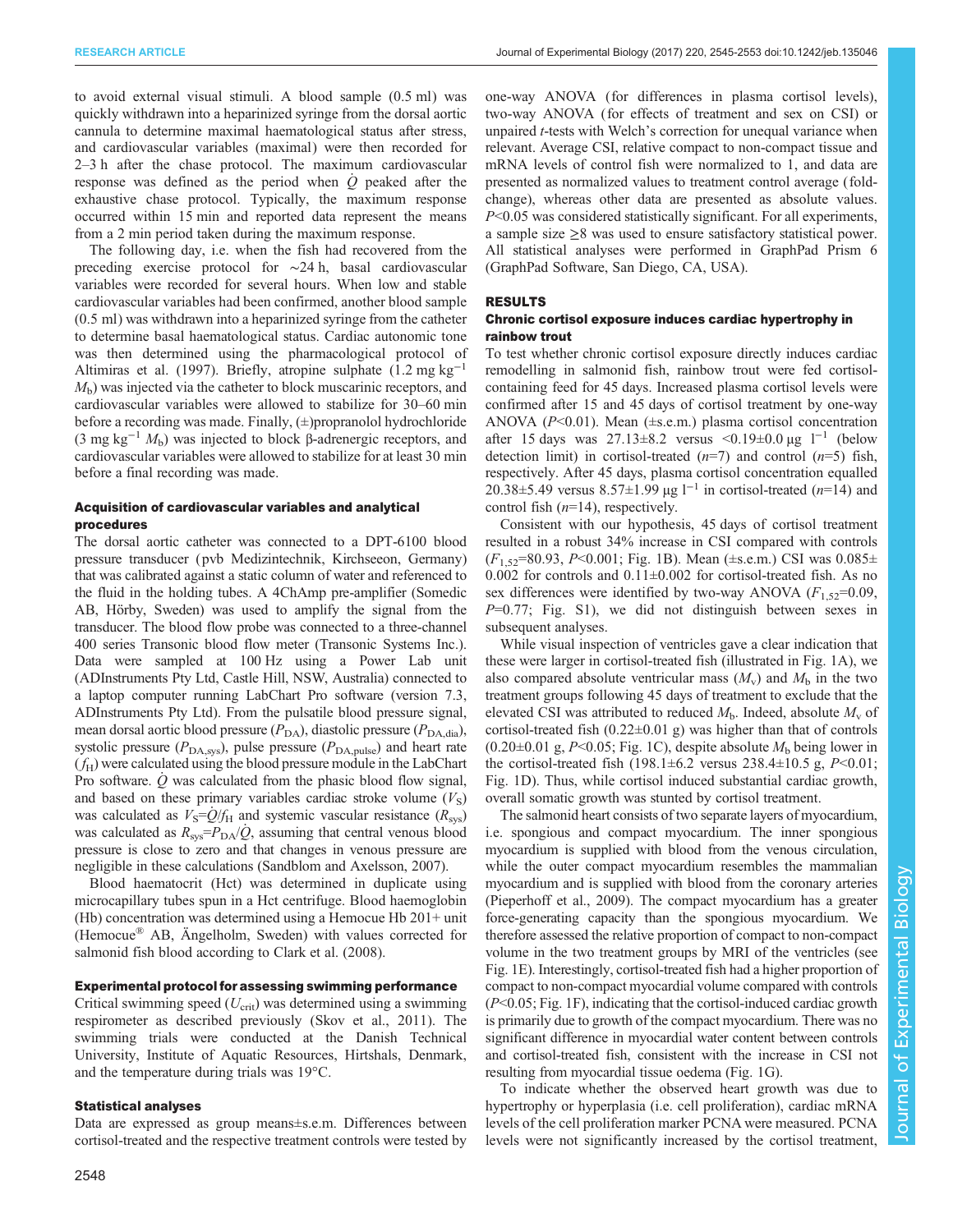<span id="page-4-0"></span>

Fig. 1. Chronic cortisol exposure increases ventricular size in rainbow trout. (A) Image of ventricles of fish treated with cortisol for 45 days (244 g  $M<sub>b</sub>$  and 0.29 g  $M_v$ , right) and the corresponding control fish [325 g body mass ( $M_b$ ) and 0.18 g ventricle mass ( $M_v$ ), left]. Scale bar, 1 cm. (B) Relative cardiosomatic index (CSI; wet mass/ $M<sub>b</sub>$ ) following 45 days of cortisol treatment (n=28/group). (C) Absolute  $M<sub>v</sub>$  and (D) absolute  $M<sub>b</sub>$  following 45 days of cortisol treatment (n=28/ group). (E) Magnetic resonance image of cross-sections of ventricles of fish treated with cortisol for 45 days (700 g M<sub>b</sub> and 0.86 g M<sub>v</sub>, right) and control fish (600 g  $M_b$  and 0.44 g  $M_v$ , left). Scale bar, 1 cm. (F) Relative proportion of compact to non-compact myocardium following 45 days of cortisol treatment (n=21/group). (G) Water content (g water/g M<sub>v</sub>×100) in ventricles following 45 days of cortisol treatment (n<sub>control</sub>=8, n<sub>cortisol</sub>=7). (H) mRNA abundance of proliferating cell nuclear antigen (PCNA) relative to the standard gene β-actin following 45 days of cortisol treatment ( $n_{\text{control}}$ =9,  $n_{\text{control}}$ =10). Data are either means±s.e.m. (C,D,G) or means±s.e.m. relative to treatment control (B,F,H). The mean CSI, ratio of compact to non-compact myocardium and PCNA expression of control fish were normalized to 1. Statistical differences were tested by two-way ANOVA (for CSI) or unpaired two-tailed t-tests. \*P<0.05 versus control; \*\*P<0.01 versus control; \*\*\*P<0.001 versus control.

suggesting that cortisol-induced heart growth was driven mainly by hypertrophy (Fig. 1H).

# Hypertrophic remodelling is associated with increased expression of signature molecules of cardiac pathology

In mammals, including humans, pathological stimuli induce hypertrophic growth and remodelling of the heart, characterized by up-regulation of specific molecular markers. We investigated the expression levels of SMLC2, VMHC, MLP, RCAN1, ANP and BNP in ventricles of rainbow trout treated with cortisol for 45 days.  $SMLC2$  mRNA levels were doubled ( $P<0.05$ ; Fig. 2A) in cortisoltreated fish whereas a trend towards increased VHHC was observed  $(P=0.14; Fig. 2B)$ .

The mammalian stress-sensor MLP was similarly upregulated  $(P<0.05$ ; Fig. 2C) by the cortisol treatment. MLP is necessary for stress-induced, pro-hypertrophic nuclear factor of activated T-cell (NFAT) signalling in mammals ([Heineke et al., 2003\)](#page-7-0). Calcineurin– NFAT signalling is a major pathway involved in mammalian pathological hypertrophy and remodelling and we assessed its activation by measuring mRNA levels of a direct downstream target gene of NFAT, RCAN1. Interestingly, RCAN1 mRNA levels were 102% higher than in respective controls following cortisol treatment (P<0.05; Fig. 2D). This indicates increased activation of prohypertrophic NFAT signalling in rainbow trout hearts exposed to chronically elevated cortisol levels.

Natriuretic peptides are well-known signature molecules of heart failure progression in mammalian cardiac pathology ([Lerman et al.,](#page-7-0) [1993; Maisel et al., 2002](#page-7-0)). In line with a pathological transcriptional programme profile of cardiac remodelling in cortisol-treated rainbow trout, mRNA levels of ANP were upregulated (Fig. 2E). mRNA levels of BNP were not significantly changed (Fig. 2F).

## Chronic cortisol exposure impairs cardiovascular function and aerobic swimming performance in rainbow trout

Upregulation of signature molecules of cardiac pathology indicate that cortisol-induced heart growth is not functionally adaptive. To test this, cardiovascular scope (i.e. the difference between maximum



Fig. 2. Cortisol-induced hypertrophic remodelling is associated with increased expression of signature molecules of cardiac pathology in rainbow trout. mRNA abundance of (A) slow myosin light chain 2 (SMLC2), (B) ventricular myosin heavy chain (VMHC), (C) muscle LIM protein (MLP), (D) regulator of calcineurin 1 (RCAN1), (E) A-type natriuretic peptide (ANP) and (F) B-type natriuretic peptide (BNP) relative to the standard gene β-actin following 45 days of cortisol treatment ( $n_{\text{control}}=9$ ,  $n_{\text{cortiso}}=10$ ). Data are means ±s.e.m. relative to control. Statistical differences were tested by unpaired two-tailed t-tests. \*P<0.05 versus control.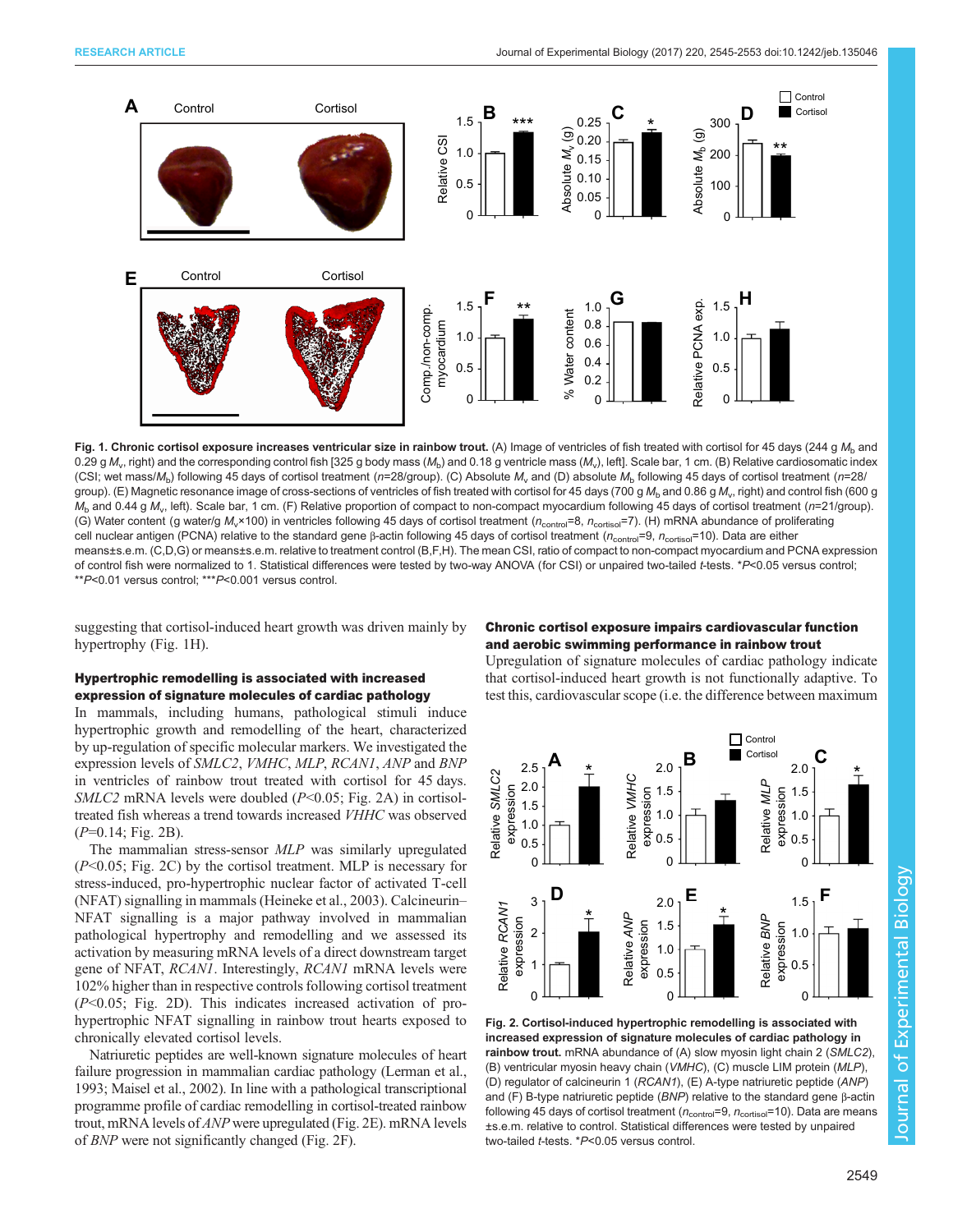and resting values) was assessed in vivo in a separate cohort of rainbow trout treated with cortisol for 45 days. To trigger a maximal cardiovascular response, fish were subjected to a period of exhaustive exercise. Maximum cardiovascular performance was assessed when  $\dot{Q}$  was maximal immediately after the exhaustive exercise. Resting cardiovascular values were then assessed following a 24 h recovery period.

Despite having larger ventricles [mean±s.e.m. CSI was 0.12± 0.009 versus  $0.085\pm0.003$  in cortisol-treated  $(n=13)$  and control  $(n=20)$  fish, P<0.001] with more compact myocardium, maximum Q  $(P<0.05)$  was lower in cortisol-treated fish. Resting Q was not significantly changed but  $\dot{Q}$  scope (P<0.05) was also lower in the cortisol group (Fig. 3A). Similarly, maximum but not resting  $V<sub>S</sub>$  was lower in cortisol-treated fish, and there was a clear trend  $(P=0.55)$  for a reduced  $V<sub>S</sub>$  scope (Fig. 3B). There was no significant difference in maximum  $f_H$  between treatment groups, but resting  $f_H$  was higher in cortisol-treated fish ( $P<0.05$ ; Fig. 3C), which meant that the  $f_H$  scope was reduced  $(P<0.05)$  in this group (Fig. 3C).

The observed increase in resting  $f<sub>H</sub>$  could be caused by either altered cholinergic or altered adrenergic autonomic nervous input to the heart, or possibly by a cortisol-induced resetting of the cardiac pacemaker (i.e. the spontaneous intrinsic  $f<sub>H</sub>$ ). Pharmacological agents were used to block muscarinic and β-adrenergic receptors to evaluate cholinergic and adrenergic tone and intrinsic  $f_H$  following complete autonomic blockade [\(Altimiras et al., 1997\)](#page-7-0). Indeed, cholinergic tone was decreased in cortisol-treated fish (Fig. 4A), whereas adrenergic tone and intrinsic  $f<sub>H</sub>$  were not significantly

altered (Fig. 4B). Thus, increased resting  $f<sub>H</sub>$  in cortisol-treated fish originated from decreased cholinergic inhibition.

It is well known that factors such as blood viscosity and vascular resistance affect the workload of the heart. Elevated cardiac workload could possibly mediate the cardiac enlargement observed following cortisol treatment. Therefore, blood haematological variables such as Hct and Hb content as well as haemodynamical variables such as systemic blood pressure and vascular resistance  $(R_{\rm sw})$  were investigated. Neither resting (Fig. 4C,D) nor maximum (Fig. 4E,F) Hct and Hb levels differed between control and cortisol-treated fish, indicating that blood viscosity was similar in the two groups.

Neither resting nor maximum  $P_{\text{DA,sys}}$ ,  $P_{\text{DA,dia}}$  or mean  $P_{\text{DA}}$ differed significantly between treatment groups ([Fig. S2\)](http://jeb.biologists.org/lookup/doi/10.1242/jeb.135046.supplemental), but maximum  $R_{\rm sys}$  was higher in cortisol-treated fish (Fig. 4H). Resting  $R_{\rm sys}$  was similar in the two groups (Fig. 4G).

As cardiovascular oxygen-transporting capacity is a strong determinant of maximum aerobic swimming capacity in fish [\(Claireaux et al., 2005\)](#page-7-0), we also investigated whether the impaired cardiac pumping capacity observed affected swimming performance. This was tested in a separate cohort of fish treated with cortisol for 90 days [mean±s.e.m. CSI was 0.0782±0.003 versus 0.105±0.003 in control ( $n=6$ ) and cortisol-treated ( $n=10$ ) fish,  $P<0.0001$ ].  $U_{\rm crit}$  was reduced in the cortisol-treated fish, indicating that impaired cardiac function translates to a reduced overall physical performance (Fig. 4I).

#### **DISCUSSION**

In the present work, we showed that exogenous cortisol administration in rainbow trout induced substantial ventricular



Fig. 3. Chronic cortisol exposure impairs cardiovascular function in rainbow trout. (A) Maximum cardiac output ( $\dot{Q}$ ; upper panel,  $n_{\text{control}}=8$ ,  $n_{\text{cortiso}}$ =9), resting Q (middle panel,  $n_{\text{control}}$ =5,  $n_{\text{cortiso}}$ =9) and Q scope (lower panel,  $n_{\text{control}}$ =5,  $n_{\text{cortiso}}$ =9). (B) Maximum stroke volume ( $V_{\text{S}}$ ; upper panel,  $n_{\text{control}}$ =8,  $n_{\text{cortisol}}$ =9), resting  $V_{\text{S}}$  (middle panel,  $n_{\text{control}}$ =5,  $n_{\text{cortisol}}$ =9) and  $V_{\text{S}}$ scope (lower panel,  $n_{\text{control}}=5$ ,  $n_{\text{cortiso}}=9$ ). (C) Maximum heart rate ( $f_H$ ; upper panel,  $n_{\text{control}}$ =12,  $n_{\text{cortisol}}$ =10), resting  $f_H$  (middle panel,  $n_{\text{control}}$ =9,  $n_{\text{cortisol}}$ =10) and  $f_H$  scope (lower panel,  $n_{\text{control}}=9$ ,  $n_{\text{cortiso}}=10$ ). Data are for control fish and fish treated with cortisol for 45 days. Statistical differences were tested by unpaired two-tailed t-tests. \*P<0.05 versus control.



Fig. 4. Haemodynamic and haematological variables and swimming performance following chronic cortisol exposure in rainbow trout. (A) Cholinergic and (B) adrenergic tone (n=9/group). (C–F) Resting haematocrit (Hct; C) and haemoglobin (Hb; D) (n=9/group), and maximum Hct (E) and Hb (F) ( $n=9$ /group). (G) Resting systemic resistance ( $R_{\text{sys}}$ )  $(n_{\text{control}}=5, n_{\text{cortisol}}=9)$  and (H) maximum  $R_{\text{sys}}(n_{\text{control}}=7, n_{\text{cortisol}}=9)$ . Data are for control fish and fish treated with cortisol for 45 days. (I) Swimming performance ( $U_{\text{crit}}$ ; BL, body lengths) following 90 days of cortisol treatment ( $n_{\text{control}}=6$ ,  $n_{\text{cortiso}}$ =10). Statistical differences were tested by unpaired two-tailed t-tests. \*P<0.05 versus control.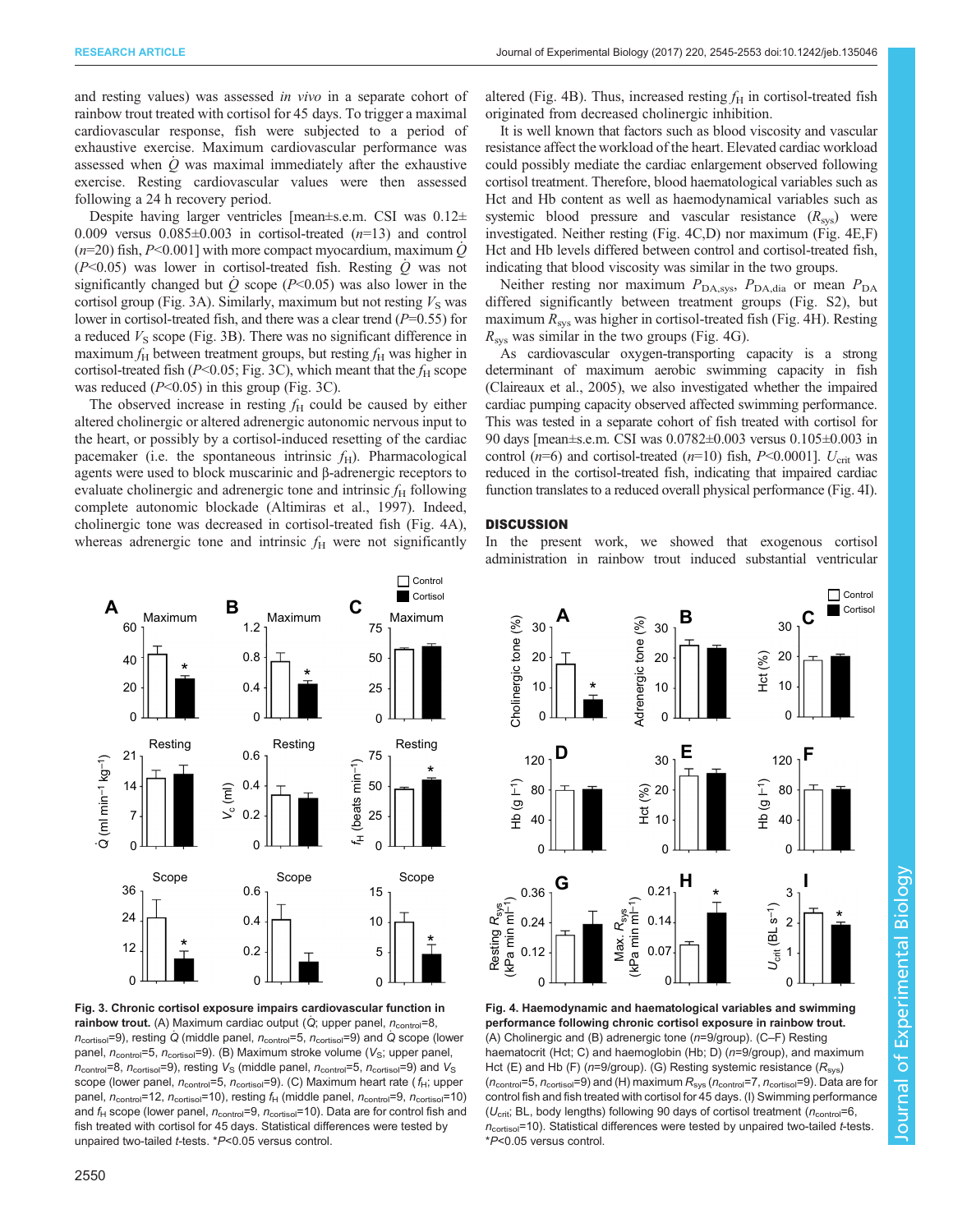growth, probably through hypertrophy of the compact myocardium. These larger hearts generated lower maximum Q and  $V<sub>S</sub>$  with reduced  $\overline{Q}$  scope. At the molecular level, cortisol-induced hypertrophic remodelling was associated with up-regulated signature genes of mammalian pathological hypertrophy, indicating that intracellular signalling pathways mediating cortisol-induced cardiac remodelling in fish are similar to those involved in pathological cardiac hypertrophy in mammals. Moreover, the observed cardiovascular changes were linked to reduced aerobic swimming capacity. Combined, our results are consistent with the hypothesis that elevated cortisol causes non-adaptive pathological cardiac hypertrophy, remodelling and dysfunction in rainbow trout.

The current findings are in line with our previous finding that endogenous stress-induced cortisol production correlates with heart size and remodelling in rainbow trout ([Johansen et al., 2011](#page-7-0)). Our previous investigations were performed on 40 month old (sexually mature) adults that had spent their entire lives under rearing conditions. It is therefore reasonable to assume that stress-induced cortisol production is sufficient to induce myocardial growth and remodelling in fish. Chronic stress has been shown to induce increases in plasma cortisol levels comparable to those seen in the current study in both magnitude and duration [\(Barton and Iwama,](#page-7-0) [1991](#page-7-0); [Wendelaar Bonga, 1997](#page-8-0)). Thus, we believe that the current experimental protocol can be extrapolated to, for example, intensive aquaculture conditions.

To our knowledge, only one previous study has investigated the effect of chronic cortisol administration on cardiac performance in fish. In line with our findings, [Nesan and Vijayan \(2012\)](#page-7-0) reported that embryo exposure to chronically increased cortisol levels leads to cardiac performance dysfunction in zebrafish (Danio rerio). In mammals, excessive glucocorticoids induce cardiomyocyte hypertrophy both *in vitro* [\(Ren et al., 2012\)](#page-7-0) and *in vivo* ([de Vries](#page-7-0) [et al., 2002](#page-7-0); [Ahmed, 2013\)](#page-7-0). Further, glucocorticoid-induced cardiac hypertrophy in rat myocytes and myocardium is associated with an increase in hypertrophy markers such as ANP and SMLC2 ([De](#page-7-0) [et al., 2011; Ren et al., 2012](#page-7-0)).

In accordance with this, we found a consistent gene expression up-regulation of signature molecules of mammalian hypertrophy (i.e. ANP, SMLC2, MLP and RCAN1) in cortisol-treated rainbow trout ventricles. Several of these hypertrophy markers serve as specific molecular markers of pathological hypertrophy in humans. For example, ANP and SMLC2 are part of the fetal gene programme, which is reinitiated during pathological cardiac hypertrophy and remodelling. Both genes are upregulated in pressure overloadinduced hypertrophy in rats [\(Schiaffino et al., 1989\)](#page-8-0) and human cardiac hypertrophy [\(Swynghedauw, 1999\)](#page-8-0). Further, the cardiac stress sensor MLP is upregulated in several models of heart disease in rodents [\(Boateng et al., 2007](#page-7-0)) and is necessary for stress-induced NFAT signalling ([Heineke et al., 2003\)](#page-7-0).

In mammals, extensive evidence exists that calcineurin–NFAT signalling is essential for and activated in pathological hypertrophy only [\(Wilkins et al., 2004\)](#page-8-0). As NFAT is a transcription factor, its activity can be measured by the mRNA expression of target genes, e.g. RCAN1 [\(Rothermel et al., 2001](#page-8-0)). In the current study, cortisol treatment induced an increase in RCAN1 mRNA expression, which is in line with previous findings of increased RCAN1 expression in rainbow trout with endogenously high plasma cortisol levels [\(Johansen et al., 2011\)](#page-7-0). Combined, these data indicate prohypertrophic NFAT signalling in the rainbow trout heart in response to chronic elevation of cortisol, and that NFAT signalling in pathological cardiac hypertrophy is conserved from fish to mammals.

It is reasonable to speculate that cortisol may be involved in adaptive cardiac hypertrophy in salmonids under particular circumstances. Upon salmonid sexual maturation and spawning migration, plasma levels of corticosteroids peak ([Schmidt and Idler,](#page-8-0) [1962\)](#page-8-0). In fact, plasma levels of cortisol can be exceptionally high during spawning migration (chronically up to 640 ng ml<sup>-1</sup>), similar to those occurring during chronic stress ([Carruth et al., 2000\)](#page-7-0). Interestingly, this hyper-activation of both the hypothalamus– pituitary–interrenal (HPI) and hypothalamus–pituitary–gonadal (HPG) axes during migration coincides with massive cardiac growth. In contrast to the cardiac hypertrophy observed in the current study, however, cardiac growth in migrating fish is associated with improved mechanical performance and cardiac pumping capacity ([Franklin and Davie, 1992\)](#page-7-0). One explanation could be that cortisol serves as a pro-hypertrophic stimulus ([Ren](#page-7-0) [et al., 2012\)](#page-7-0), but that other factors (e.g. anabolic sex steroids) are necessary for the hypertrophy to be accompanied by adaptive changes such as increased force-generating capacity. Assuming such a role for cortisol, large increases in cortisol under different circumstances (such as during chronic stress) could potentially remodel the heart in a non-adaptive manner similar to the current observations. The exact combination of circumstances and exposure levels promoting adaptive versus maladaptive cardiac hypertrophy clearly deserves further scrutiny.

The mechanism by which cortisol and glucocorticoids induce cardiac hypertrophy remains controversial. In mammals, cortisol can induce cardiac hypertrophy signalling by directly binding to nuclear receptors (ligand-inducible transcription factors) in the cardiomyocyte. [Ren et al. \(2012\)](#page-7-0) showed that as many as 75 genes in the cardiac hypertrophy signalling pathway were altered by in vitro glucocorticoid treatment. However, cortisol can also act systemically by altering variables such as blood pressure, blood viscosity and/or vascular resistance and thereby increase the workload of the heart [\(Barton et al., 1987](#page-7-0); [Ahmed, 2013](#page-7-0)). We did not find any indications of increased blood viscosity as neither Hct nor Hb was altered by cortisol treatment.

In rodents, excessive glucocorticoids have been shown to induce hypertension ([Ahmed, 2013\)](#page-7-0), which is a major risk factor for pathological cardiac hypertrophy in mammals [\(Lloyd-Jones et al.,](#page-7-0) [2002\)](#page-7-0). We did not see an increase in  $P_{DA}$ . However,  $R_{sys}$  was increased in cortisol-treated fish. Ventral aortic blood pressure and branchial resistance are more direct measures of cardiac afterload, but increased  $R_{\rm sys}$  has been shown to increase ventral and dorsal aortic blood pressure in trout ([Conklin et al., 1997](#page-7-0)). Thus, our findings suggest that the observed increase in  $R_{\rm sys}$  plays a role in mediating cardiac hypertrophy by elevating cardiac workload. In addition, increased  $R_{\rm sys}$  can partly explain the reduced  $\dot{Q}$  observed. Interestingly, cortisol-treated fish appeared to compensate for the reduction in Q by increasing  $f_{\rm H}$ .

The increased  $f_H$  could reflect increased catecholaminergic innervation or decreased cholinergic tone on the heart. [Reid et al.](#page-7-0) [\(1996\)](#page-7-0) showed that cortisol administration in rainbow trout altered the secretion of catecholamines, which are well known for their inotropic effects on the heart. By pharmacologically blocking both adrenergic and cholinergic receptors, we found that the increased  $f_H$  in cortisol-treated fish was probably due to a reduction in cholinergic tone rather than an increase in adrenergic signalling.

In summary, our results suggest a causative mechanism for the previously observed association between endogenous stress responsiveness and cardiac hypertrophy. This is the first study to report and integrate the etiology, physiology and molecular biology of cortisol-induced pathological remodelling in fish. Our data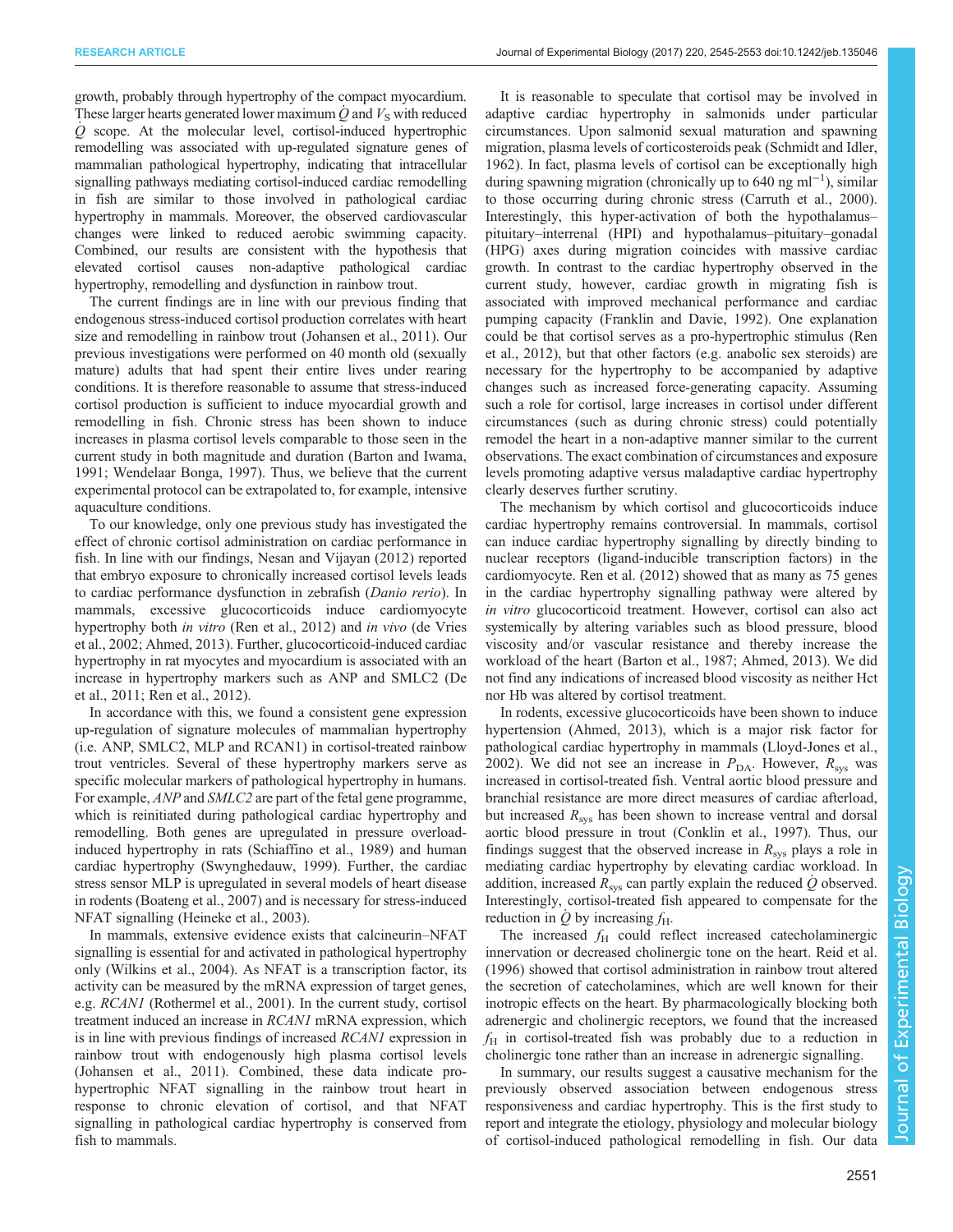<span id="page-7-0"></span>RESEARCH ARTICLE **ARTICLE** ARTICLE ARTICLE **Journal of Experimental Biology (2017)** 220, 2545-2553 doi:10.1242/jeb.135046

indicate that cortisol and probably also stress contribute to cardiac pathology in teleosts. Further, our data indicate that gene activation in pathological cardiac hypertrophy is evolutionarily conserved between fish and mammals. This in turn actualizes the question of why and how an apparently maladaptive trophic effect of an otherwise catabolic hormone is preserved in both piscine and tetrapod trajectories of vertebrate development.

#### Acknowledgements

Thanks to Marine Rolland (Biomar, Hirtshals) and Jenny Carolyn Shaw for help with tagging the fish. Thanks to Kim Ekmann (Biomar, Hirtshals) and Torben D. Jensen (Biomar, Brande) for kindly donating the fish feed and assisting with preparation of the cortisol feed. Thanks to Caroline Laursen for help with sampling. We also thank Ståle Nygård for valuable guidance and help with statistical analyses.

#### Competing interests

The authors declare no competing or financial interests.

#### Author contributions

Conceptualization: I.B.J., E.S., I.G.L., Ø.Ø.; Methodology: I.B.J., E.S., P.V.S., L.Z., I.S.; Validation: I.B.J.; Formal analysis: I.B.J., E.S., P.V.S., A.G., L.Z., Ø.Ø.; Investigation: I.B.J., E.S., P.V.S., A.G., A.E., I.G.L., M.A.V., L.Z., E.H., M.F., Ø.Ø.; Resources: E.S., P.V.S., E.H., I.S., G.E.N., Ø.Ø.; Writing - original draft: I.B.J.; Writing - review & editing: I.B.J., E.S., A.G., A.E., I.G.L., M.A.V., E.H., M.F., G.E.N., Ø.Ø.; Visualization: I.B.J., I.G.L., M.F.; Supervision: E.H., I.S., G.E.N., Ø.Ø.; Project administration: I.B.J., E.S.; Funding acquisition: I.B.J., E.S., I.S., G.E.N., Ø.Ø.

#### Funding

This work was supported by the Norges Forskningsråd (Project no: 224989), Institute of Biosciences (IBV) at the University of Oslo, COPEWELL, Befine, Molecular Life Science – University of Oslo, Stiftelsen Kristian Gerhard Jebsen, Anders Jahres Fond til Vitenskapens Fremme, the South-Eastern Regional Health Authority, and the Simon Fougner Hartmanns Family Fund, Denmark.

#### Supplementary information

Supplementary information available online at <http://jeb.biologists.org/lookup/doi/10.1242/jeb.135046.supplemental>

#### References

- Ahmed, M. A. [\(2013\). Impact of vitamin D3 on cardiovascular responses to](http://dx.doi.org/10.1007/s13105-012-0209-4) [glucocorticoid excess.](http://dx.doi.org/10.1007/s13105-012-0209-4) J. Physiol. Biochem. 69, 267-276.
- [Altimiras, J., Aissaoui, A., Tort, L. and Axelsson, M.](http://dx.doi.org/10.1016/S0300-9629(96)00402-1) (1997). Cholinergic and [adrenergic tones in the control of heart rate in teleosts. How should they be](http://dx.doi.org/10.1016/S0300-9629(96)00402-1) calculated? [Comp. Biochem. Physiol. A](http://dx.doi.org/10.1016/S0300-9629(96)00402-1) 118, 131-139.
- Axelsson, M. and Fritsche, R. (1994). Cannulation techniques. In Analytical Techniques, Vol. 3 (ed. P. W. Hochachka and T. P. Mommsen), pp. 17-36. Amsterdam: Elsevier Science.
- Barton, B. A. and Iwama, G. K. [\(1991\). Physiological changes in fish from stress in](http://dx.doi.org/10.1016/0959-8030(91)90019-G) [aquaculture with emphasis on the response and effects of corticosteroids.](http://dx.doi.org/10.1016/0959-8030(91)90019-G) Annu. [Rev. Fish Dis.](http://dx.doi.org/10.1016/0959-8030(91)90019-G) 1, 3-26.
- [Barton, B. A., Schreck, C. B. and Barton, L. D.](http://dx.doi.org/10.3354/dao002173) (1987). Effects of chronic cortisol [administration and daily acute stress on growth, physiological conditions, and](http://dx.doi.org/10.3354/dao002173) [stress responses in juvenile rainbow trout.](http://dx.doi.org/10.3354/dao002173) Dis. Aquat. Organ. 2, 173-185.
- [Boateng, S. Y., Belin, R. J., Geenen, D. L., Margulies, K. B., Martin, J. L., Hoshijima,](http://dx.doi.org/10.1152/ajpheart.00766.2006) M., de Tombe, P. P. and Russell, B. [\(2007\). Cardiac dysfunction and heart failure](http://dx.doi.org/10.1152/ajpheart.00766.2006) [are associated with abnormalities in the subcellular distribution and amounts of](http://dx.doi.org/10.1152/ajpheart.00766.2006) [oligomeric muscle LIM protein.](http://dx.doi.org/10.1152/ajpheart.00766.2006) Am. J. Phys. Heart Circ. Phys. 292, H259-H269.
- [Carruth, L. L., Dores, R. M., Maldonado, T. A., Norris, D. O., Ruth, T. and Jones,](http://dx.doi.org/10.1016/s0742-8413(00)00140-7) R. E. [\(2000\). Elevation of plasma cortisol during the spawning migration of](http://dx.doi.org/10.1016/s0742-8413(00)00140-7) landlocked kokanee salmon ([Oncorhynchus nerka kennerlyi](http://dx.doi.org/10.1016/s0742-8413(00)00140-7)). Comp. Biochem. [Physiol. C Toxicol. Pharmacol.](http://dx.doi.org/10.1016/s0742-8413(00)00140-7) 127, 123-131.
- [Claireaux, G., McKenzie, D. J., Genge, A. G., Chatelier, A., Aubin, J. and Farrell,](http://dx.doi.org/10.1242/jeb.01587) A. P. [\(2005\). Linking swimming performance, cardiac pumping ability and cardiac](http://dx.doi.org/10.1242/jeb.01587) [anatomy in rainbow trout.](http://dx.doi.org/10.1242/jeb.01587) J. Exp. Biol. 208, 1775-1784.
- Clark, A. F., Tandler, B. and Vignos, P. J., Jr. (1982). Glucocorticoid-induced alterations in the rabbit heart. Lab. Invest. 47, 603-610.
- [Clark, T. D., Eliason, E. J., Sandblom, E., Hinch, S. G. and Farrell, A. P.](http://dx.doi.org/10.1111/j.1095-8649.2008.02109.x) (2008). [Calibration of a hand-held haemoglobin analyser for use on fish blood.](http://dx.doi.org/10.1111/j.1095-8649.2008.02109.x) J. Fish Biol. 73[, 2587-2595.](http://dx.doi.org/10.1111/j.1095-8649.2008.02109.x)
- Conklin, D. J., Chavas, A., Duff, D. V., Weaver, L., Jr, Zhang, Y. and Olson, K. R. (1997). Cardiovascular effects of arginine vasotocin in the rainbow trout Oncorhynchus mykiss. J. Exp. Biol. 200, 2821-2832.
- [De, P., Roy, S. G., Kar, D. and Bandyopadhyay, A.](http://dx.doi.org/10.1530/JOE-10-0431) (2011). Excess of [glucocorticoid induces myocardial remodeling and alteration of calcium](http://dx.doi.org/10.1530/JOE-10-0431) [signaling in cardiomyocytes.](http://dx.doi.org/10.1530/JOE-10-0431) J. Endocrinol. 209, 105-114.
- [de Vries, W. B., van der Leij, F. R., Bakker, J. M., Kamphuis, P. J., van](http://dx.doi.org/10.1203/01.PDR.0000036281.74804.27) [Oosterhout, M. F., Schipper, M. E., Smid, G. B., Bartelds, B. and van Bel, F.](http://dx.doi.org/10.1203/01.PDR.0000036281.74804.27) [\(2002\). Alterations in adult rat heart after neonatal dexamethasone therapy.](http://dx.doi.org/10.1203/01.PDR.0000036281.74804.27) [Pediatr. Res.](http://dx.doi.org/10.1203/01.PDR.0000036281.74804.27) 52, 900-906.
- Denollet, J. [\(2000\). Type D personality. A potential risk factor refined.](http://dx.doi.org/10.1016/s0022-3999(00)00177-x) [J. Psychosom. Res.](http://dx.doi.org/10.1016/s0022-3999(00)00177-x) 49, 255-266.
- [Denollet, J., Sys, S. U., Stroobant, N., Rombouts, H., Gillebert, T. C. and](http://dx.doi.org/10.1016/S0140-6736(96)90007-0) Brutsaert, D. L. [\(1996\). Personality as independent predictor of long-term](http://dx.doi.org/10.1016/S0140-6736(96)90007-0) [mortality in patients with coronary heart disease.](http://dx.doi.org/10.1016/S0140-6736(96)90007-0) Lancet 347, 417-421.
- Franklin, C. E. and Davie, P. S. (1992). Sexual maturity can double heart mass and cardiac power output in male rainbow trout. J. Exp. Biol. 171, 139-148.
- Graham, M. S. and Farrell, A. P. [\(1989\). The effect of temperature acclimation and](http://dx.doi.org/10.1086/physzool.62.1.30159997) [adrenaline on the performance of a perfused trout heart.](http://dx.doi.org/10.1086/physzool.62.1.30159997) Physiol. Zool. 62, 38-61.
- [Heineke, J., Kempf, T., Kraft, T., Hilfiker, A., Morawietz, H., Scheubel, R. J.,](http://dx.doi.org/10.1161/01.CIR.0000055319.94801.FC) [Caroni, P., Lohmann, S. M., Drexler, H. and Wollert, K. C.](http://dx.doi.org/10.1161/01.CIR.0000055319.94801.FC) (2003). [Downregulation of cytoskeletal muscle LIM protein by nitric oxide: impact on](http://dx.doi.org/10.1161/01.CIR.0000055319.94801.FC) [cardiac myocyte hypertrophy.](http://dx.doi.org/10.1161/01.CIR.0000055319.94801.FC) Circulation 107, 1424-1432.
- [Iso, H., Date, C., Yamamoto, A., Toyoshima, H., Tanabe, N., Kikuchi, S., Kondo,](http://dx.doi.org/10.1161/01.CIR.0000028145.58654.41) [T., Watanabe, Y., Wada, Y., Ishibashi, T. et al.](http://dx.doi.org/10.1161/01.CIR.0000028145.58654.41) (2002). Perceived mental stress [and mortality from cardiovascular disease among Japanese men and women: the](http://dx.doi.org/10.1161/01.CIR.0000028145.58654.41) [Japan Collaborative Cohort Study for Evaluation of Cancer Risk Sponsored by](http://dx.doi.org/10.1161/01.CIR.0000028145.58654.41) [Monbusho \(JACC Study\).](http://dx.doi.org/10.1161/01.CIR.0000028145.58654.41) Circulation 106, 1229-1236.
- [Jensen, E. C., Gallaher, B. W., Breier, B. H. Harding, J. E.](http://dx.doi.org/10.1677/joe.0.1740027) (2002). The effect of a [chronic maternal cortisol infusion on the late-gestation fetal sheep.](http://dx.doi.org/10.1677/joe.0.1740027) J. Endocrinol. 174[, 27-36.](http://dx.doi.org/10.1677/joe.0.1740027)
- [Johansen, I. B., Lunde, I. G., Røsjø, H., Christensen, G., Nilsson, G. E., Bakken,](http://dx.doi.org/10.1242/jeb.053058) M. and Øverli, Ø. [\(2011\). Cortisol response to stress is associated with](http://dx.doi.org/10.1242/jeb.053058) [myocardial remodeling in salmonid fishes.](http://dx.doi.org/10.1242/jeb.053058) J. Exp. Biol. 214, 1313-1321.
- [Khan, U. W., Øverli, Ø., Hinkle, P. M., Pasha, F. A., Johansen, I. B., Berget, I.,](http://dx.doi.org/10.1038/srep28969) Silva, P. I. M., Kittilsen, S., Höglund, E., Omholt, S. W. et al. (2016). A novel role [for pigment genes in the stress response in rainbow trout \(](http://dx.doi.org/10.1038/srep28969)Oncorhynchus mykiss). [Sci. Rep.](http://dx.doi.org/10.1038/srep28969) 6, 28969.
- [Klaiman, J. M., Fenna, A. J., Shiels, H. A., Macri, J. and Gillis, T. E.](http://dx.doi.org/10.1371/journal.pone.0024464) (2011). [Cardiac remodeling in fish: strategies to maintain heart function during](http://dx.doi.org/10.1371/journal.pone.0024464) [temperature change.](http://dx.doi.org/10.1371/journal.pone.0024464) PLoS ONE 6, e24464.
- [Lerman, A., Gibbons, R. J., Rodeheffer, R. J., Bailey, K. R., McKinley, L. J.,](http://dx.doi.org/10.1016/0140-6736(93)93125-K) [Heublein, D. M. and Burnett, J. C.Jr](http://dx.doi.org/10.1016/0140-6736(93)93125-K). (1993). Circulating N-terminal atrial [natriuretic peptide as a marker for symptomless left-ventricular dysfunction.](http://dx.doi.org/10.1016/0140-6736(93)93125-K) Lancet 341[, 1105-1109.](http://dx.doi.org/10.1016/0140-6736(93)93125-K)
- [Lloyd-Jones, D. M., Larson, M. G., Leip, E. P., Beiser, A., D](http://dx.doi.org/10.1161/01.CIR.0000039105.49749.6F)'Agostino, R. B., [Kannel, W. B., Murabito, J. M., Vasan, R. S., Benjamin, E. J. and Levy, D.](http://dx.doi.org/10.1161/01.CIR.0000039105.49749.6F) [\(2002\). Lifetime risk for developing congestive heart failure: the Framingham](http://dx.doi.org/10.1161/01.CIR.0000039105.49749.6F) Heart Study. Circulation 106[, 3068-3072.](http://dx.doi.org/10.1161/01.CIR.0000039105.49749.6F)
- [Lumbers, E. R., Boyce, A. C., Joulianos, G., Kumarasamy, V., Barner, E., Segar,](http://dx.doi.org/10.1152/ajpregu.00556.2004) J. L. and Burrell, J. H. [\(2005\). Effects of cortisol on cardiac myocytes and on](http://dx.doi.org/10.1152/ajpregu.00556.2004) [expression of cardiac genes in fetal sheep.](http://dx.doi.org/10.1152/ajpregu.00556.2004) Am. J. Physiol. Regul. Integr. Comp. Physiol. 288[, R567-R574.](http://dx.doi.org/10.1152/ajpregu.00556.2004)
- [Maisel, A. S., Krishnaswamy, P., Nowak, R. M., McCord, J., Hollander, J. E.,](http://dx.doi.org/10.1056/NEJMoa020233) [Duc, P., Omland, T., Storrow, A. B., Abraham, W. T., Wu, A. H. B. et al.](http://dx.doi.org/10.1056/NEJMoa020233) (2002). [Rapid measurement of B-type natriuretic peptide in the emergency diagnosis of](http://dx.doi.org/10.1056/NEJMoa020233) heart failure. [N. Engl. J. Med.](http://dx.doi.org/10.1056/NEJMoa020233) 347, 161-167.
- Nesan, D. and Vijayan, M. M. [\(2012\). Embryo exposure to elevated cortisol level](http://dx.doi.org/10.1016/j.mce.2012.07.010) [leads to cardiac performance dysfunction in zebrafish.](http://dx.doi.org/10.1016/j.mce.2012.07.010) Mol. Cell. Endocrinol. 363, [85-91.](http://dx.doi.org/10.1016/j.mce.2012.07.010)
- [Øverli, Ø., Winberg, S. and Pottinger, T. G.](http://dx.doi.org/10.1093/icb/45.3.463) (2005). Behavioral and [neuroendocrine correlates of selection for stress responsiveness in rainbow](http://dx.doi.org/10.1093/icb/45.3.463) trout - a review. [Integr. Comp. Biol.](http://dx.doi.org/10.1093/icb/45.3.463) 45, 463-474.
- [Øverli, Ø., Sørensen, C., Pulman, K. G. T., Pottinger, T. G., Korzan, W.,](http://dx.doi.org/10.1016/j.neubiorev.2006.10.006) Summers, C. H. and Nilsson, G. E. [\(2007\). Evolutionary background for stress](http://dx.doi.org/10.1016/j.neubiorev.2006.10.006)[coping styles: relationships between physiological, behavioral, and cognitive traits](http://dx.doi.org/10.1016/j.neubiorev.2006.10.006) [in non-mammalian vertebrates.](http://dx.doi.org/10.1016/j.neubiorev.2006.10.006) Neurosci. Biobehav. Rev. 31, 396-412.
- [Pieperhoff, S., Bennett, W. and Farrell, A. P.](http://dx.doi.org/10.1111/j.1469-7580.2009.01129.x) (2009). The intercellular organization [of the two muscular systems in the adult salmonid heart, the compact and the](http://dx.doi.org/10.1111/j.1469-7580.2009.01129.x) [spongy myocardium.](http://dx.doi.org/10.1111/j.1469-7580.2009.01129.x) J. Anat. 215, 536-547.
- [Poppe, T. T., Taksdal, T. and Bergtun, P. H.](http://dx.doi.org/10.1111/j.1365-2761.2007.00841.x) (2007). Suspected myocardial [necrosis in farmed Atlantic salmon,](http://dx.doi.org/10.1111/j.1365-2761.2007.00841.x) Salmo salar L.: a field case. J. Fish Dis. 30, [615-620.](http://dx.doi.org/10.1111/j.1365-2761.2007.00841.x)
- Pottinger, T. G. and Carrick, T. R. [\(2001\). Stress responsiveness affects dominant](http://dx.doi.org/10.1006/hbeh.2001.1707)[subordinate relationships in rainbow trout.](http://dx.doi.org/10.1006/hbeh.2001.1707) Horm. Behav. 40, 419-427.
- [Reid, S. G., Vijayan, M. M. and Perry, S. F.](http://dx.doi.org/10.1007/BF00301135) (1996). Modulation of catecholamine [storage and release by the pituitary-interrenal axis in the rainbow trout,](http://dx.doi.org/10.1007/BF00301135) [Oncorhynchus mykiss](http://dx.doi.org/10.1007/BF00301135). J. Comp. Physiol. B 165, 665-676.
- [Ren, R., Oakley, R. H., Cruz-Topete, D. and Cidlowski, J. A.](http://dx.doi.org/10.1210/en.2012-1563) (2012). Dual role for [glucocorticoids in cardiomyocyte hypertrophy and apoptosis.](http://dx.doi.org/10.1210/en.2012-1563) Endocrinology 153, [5346-5360.](http://dx.doi.org/10.1210/en.2012-1563)
- [Rosengren, A., Tibblin, G. and Wilhelmsen, L.](http://dx.doi.org/10.1016/0002-9149(91)90189-R) (1991). Self-perceived [psychological stress and incidence of coronary artery disease in middle-aged](http://dx.doi.org/10.1016/0002-9149(91)90189-R) men. [Am. J. Cardiol.](http://dx.doi.org/10.1016/0002-9149(91)90189-R) 68, 1171-1175.
- [Rosengren, A., Hawken, S., Ôunpuu, S., Sliwa, K., Zubaid, M., Almahmeed,](http://dx.doi.org/10.1016/S0140-6736(04)17019-0) [W. A., Blackett, K. N., Sitthi-amorn, C., Sato, H., Yusuf, S. et al.](http://dx.doi.org/10.1016/S0140-6736(04)17019-0) (2004).